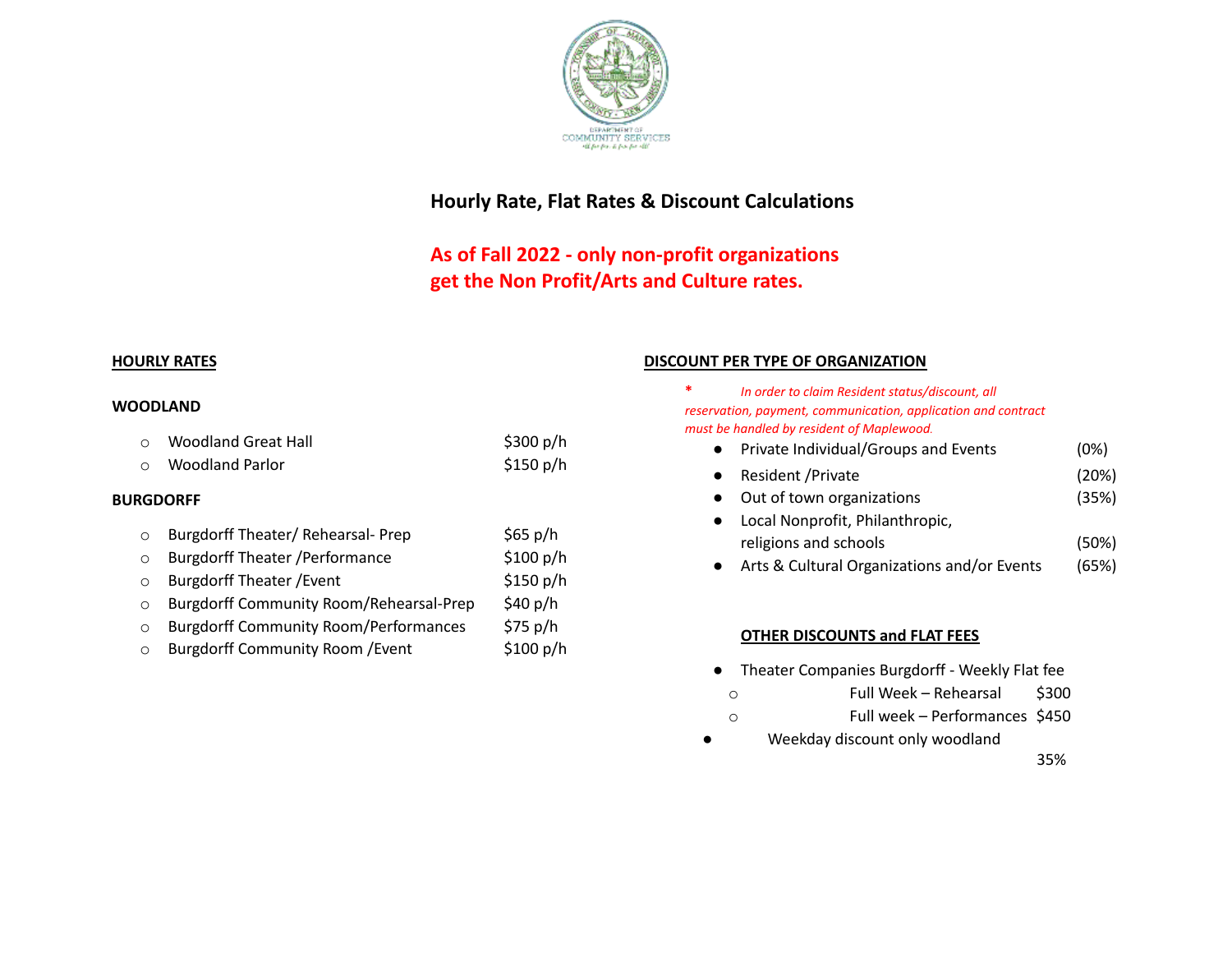

# **THE WOODLAND RATES**

| <b>Rate Type</b>                      | <b>Great Hall</b> | <b>Outdoors</b><br><b>Parlor</b> |              | <b>Great Hall</b> | <b>Parlor</b>   | <b>Outdoors</b> |
|---------------------------------------|-------------------|----------------------------------|--------------|-------------------|-----------------|-----------------|
|                                       |                   | <b>Non Resident</b>              |              |                   | <b>Resident</b> |                 |
| Private (Ind & Org)                   | \$300 p/h         | \$150 p/h                        | \$100 $p/h$  | \$275 $p/h$       | \$120 p/h       | \$80 p/h        |
| Full day (12 H) F-Sun                 | \$3060p/d\$       | \$1530 $p/d$                     | \$1020 p/d   | \$2805 p/d        | \$1224 p/d      | \$816 p/d       |
| Full day (12 H) M-Thu                 | \$2340 p/d        | \$1175 p/d                       | \$780 p/d    | \$2145 p/d        | \$936 p/d       | \$624 p/d       |
| Weekday M-Th                          | \$195 $p/h$       | \$97.5 $p/h$                     | \$65 p/h     | \$179 p/h         | \$78 p/h        | \$52 p/h        |
| <b>Full week M-Sun</b>                | \$12,600 p/w      | \$6300 p/w                       | \$4200 $p/w$ | \$11550 p/w       | \$5040 $p/w$    | \$3360 $p/w$    |
| Non-Profit, Philanthropy,             |                   |                                  |              |                   |                 |                 |
| <b>Religious, Schools</b>             | \$200 p/h         | \$98 p/h                         | \$65 p/h     | \$125 $p/h$       | \$75 p/h        | \$50 p/h        |
| Full day $(12 H) p/h$                 | \$2040 $p/d$      | \$999 $p/d$                      | \$663 $p/d$  | \$1275 p/d        | \$765 $p/d$     | \$510 p/d       |
| Full day (12 H) M-Thu                 | \$1560 p/d        | \$765 p/d<br>\$507 p/d           |              | \$975 p/d         | \$585 p/d       | \$390 $p/d$     |
| Weekday p/h                           | \$130 $p/h$       | \$64 $p/h$<br>\$42 p/h           |              | \$81 p/h          | \$49 p/h        | \$32 p/h        |
| Full week M-Sun                       | \$8400 p/w        | \$2730 p/w<br>\$4116 p/w         |              | \$5250 p/w        | \$3150 p/w      | \$2100 $p/w$    |
| <b>Arts and Culture organizations</b> | \$200 p/h         | \$98 p/h                         | \$65 p/h     | \$85 p/h          | \$53 p/h        | \$35 p/h        |
| Full day (12 H) p/h                   | \$2040 $p/d$      | \$999 p/d                        | \$663 p/d    | \$867 p/d         | \$540 p/d       | \$357 p/d\$     |
| Full day (12 H) M-Thu                 | \$1560 p/d        | \$765 $p/d$<br>\$507 $p/d$       |              | \$663 $p/d$       | \$414 p/d       | \$273 $p/d$     |
| Weekday p/h                           | \$130 p/h         | \$64 $p/h$                       | \$42. $p/h$  | $$55$ p/h         | \$34 $p/h$      | $$23$ p/h       |
| Full week M-Sun                       | \$8400 p/w        | \$4116 p/w<br>\$2730 $p/w$       |              | \$3,570           | \$2226 p/w      | \$1470 p/h      |
| <b>RULES</b>                          |                   | INICI IINEC.                     |              | ADD ONS.          |                 |                 |

# **RULES**

- GREAT HALL 6 hours minimum (includes set up and break down
	- Weekday (M-Th)– 4 hours minimum
- PARLOR 4 Hours minimum (includes set up and break down) Weekday (M-Th) – 3 hours minimum
- $\bullet$  12 Hours = full day
- \$250 refundable and 50% advance
- Insurance

# **INCLUDES:**

- 1 or 2 attendants
- 75 chairs/6 tables-buffe
- 4 parking spots
- Reservation

#### **ADD ONS:**

|    | Alcohol Surcharge                  |          |
|----|------------------------------------|----------|
| et | Great hall                         | \$250    |
|    | Parlor<br>$\bigcap$                | \$150    |
|    | Extra Staff                        | \$25 p/h |
|    | <b>Cancellation Processing fee</b> | \$25     |
|    | Sound System                       | \$150    |
|    | Excess trash (+100 people)         | \$100    |
|    | Outside schedule delivery          | \$25     |
|    |                                    |          |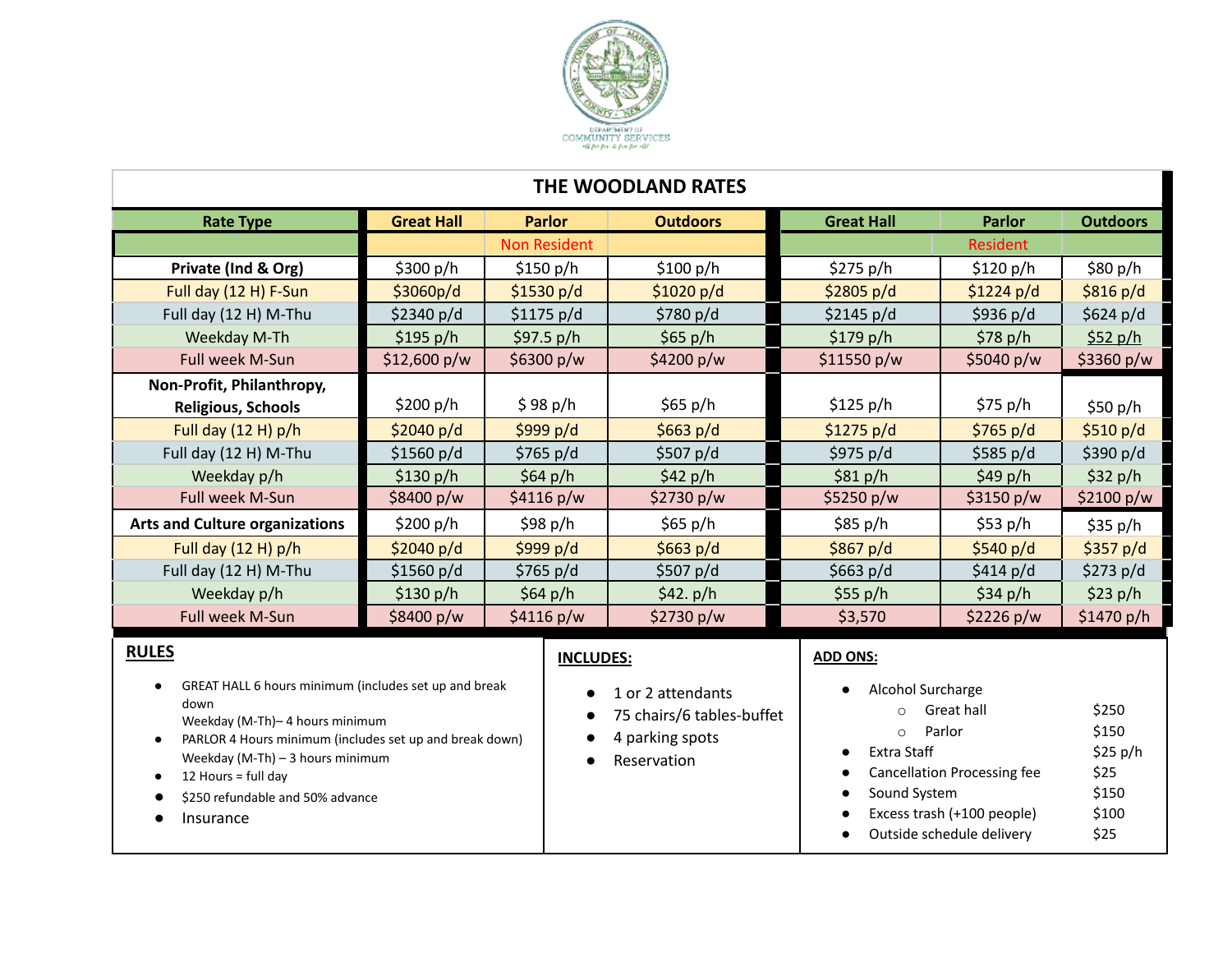

# **The Burgdorff Rates**

| <b>Rate Type</b>                            | <b>Burgdorff Theater</b> |                    | <b>Non Resident</b> | <b>Burgdorff Community Room</b> |                    |              |
|---------------------------------------------|--------------------------|--------------------|---------------------|---------------------------------|--------------------|--------------|
|                                             | <b>Reh/Prep</b>          | <b>Performance</b> | <b>Event</b>        | <b>Reh/Prep</b>                 | <b>Performance</b> | <b>Event</b> |
| Private (Ind & Org)                         | \$65 p/h                 | \$100 p/h          | \$150 $p/h$         | \$40 p/h                        | \$75 p/h           | \$100 p/h    |
| Full day Fr-Sun                             | \$663 $p/d$              | \$1020 p/d         | \$1530 p/d          | \$408 $p/d$                     | \$765 p/d          | \$1020 p/d   |
| <b>Full Day M-Th</b>                        | \$507 p/d                | \$780 p/d          | \$1170 p/d          | \$312 p/d                       | \$585 $p/d$        | 780 p/d      |
| Full week M-Sun                             | 2730 p/w                 | \$4200 p/w         | \$6300 p/w          | \$1680 p/w                      | \$3150 p/w         | \$4200 p/w   |
| Non Profit, Philantropy, Religious, Schools | \$40 p/h                 | \$65 $p/h$         | \$100 ph            | \$26 p/h                        | \$49 p/h           | \$65 p/h     |
| Full day Fr-Sun                             | \$408 p/d                | \$663 $p/d$        | \$1020 p/d          | \$265 $p/d$                     | \$500 $p/d$        | \$663 $p/d$  |
| Full Day M-Th                               | \$312 p/d                | \$507 $p/d$        | \$780 p/d           | \$203 p/d                       | \$382 p/d          | \$507 $p/d$  |
| Full week M-Sun                             | \$1680 p/w               | \$2730 $p/w$       | \$4200 $p/w$        | \$1092 p/w                      | \$2058 p/w         | \$2730 p/w   |
| <b>Arts and Culture organizations</b>       | \$40 p/h                 | \$65 p/h           | \$100 p/h           | \$26 p/h                        | \$49 p/h           | \$65 p/h     |
| Full day Fr-Sun                             | \$408 $p/d$              | \$663 $p/d$        | \$1020 p/d          | \$265 $p/d$                     | \$500 $p/d$        | \$663 $p/d$  |
| <b>Full Day M-Th</b>                        | \$312 p/d                | \$507 $p/d$        | \$780 p/d           | \$203 $p/d$                     | \$382 p/d          | \$507 $p/d$  |
| Full week M-Sun                             | \$1680 p/w               | \$2730 $p/w$       | \$4200 p/w          | \$1092 p/w                      | \$2058 p/w         | \$2730 p/w   |

| <b>RULES:</b>                                                                                                                                     | <b>INCLUDES</b>                           | <b>ADD ONS:</b>                                                                                                                                                                                         |
|---------------------------------------------------------------------------------------------------------------------------------------------------|-------------------------------------------|---------------------------------------------------------------------------------------------------------------------------------------------------------------------------------------------------------|
| 4 hour minimum (including set<br>$\bullet$<br>up and break down)<br>12 Hours = Full Day<br>Insurance required<br>\$250 refundable and 50% advance | . attendant<br>Chairs/tables<br>$\bullet$ | \$50<br>Alcohol Surcharge<br>\$25 p/h<br>Extra Staff<br>\$25<br><b>Cancellation Processing fee</b><br>\$150<br>Sound System<br>\$100<br>Excess trash (+100 people)<br>\$25<br>Outside schedule delivery |